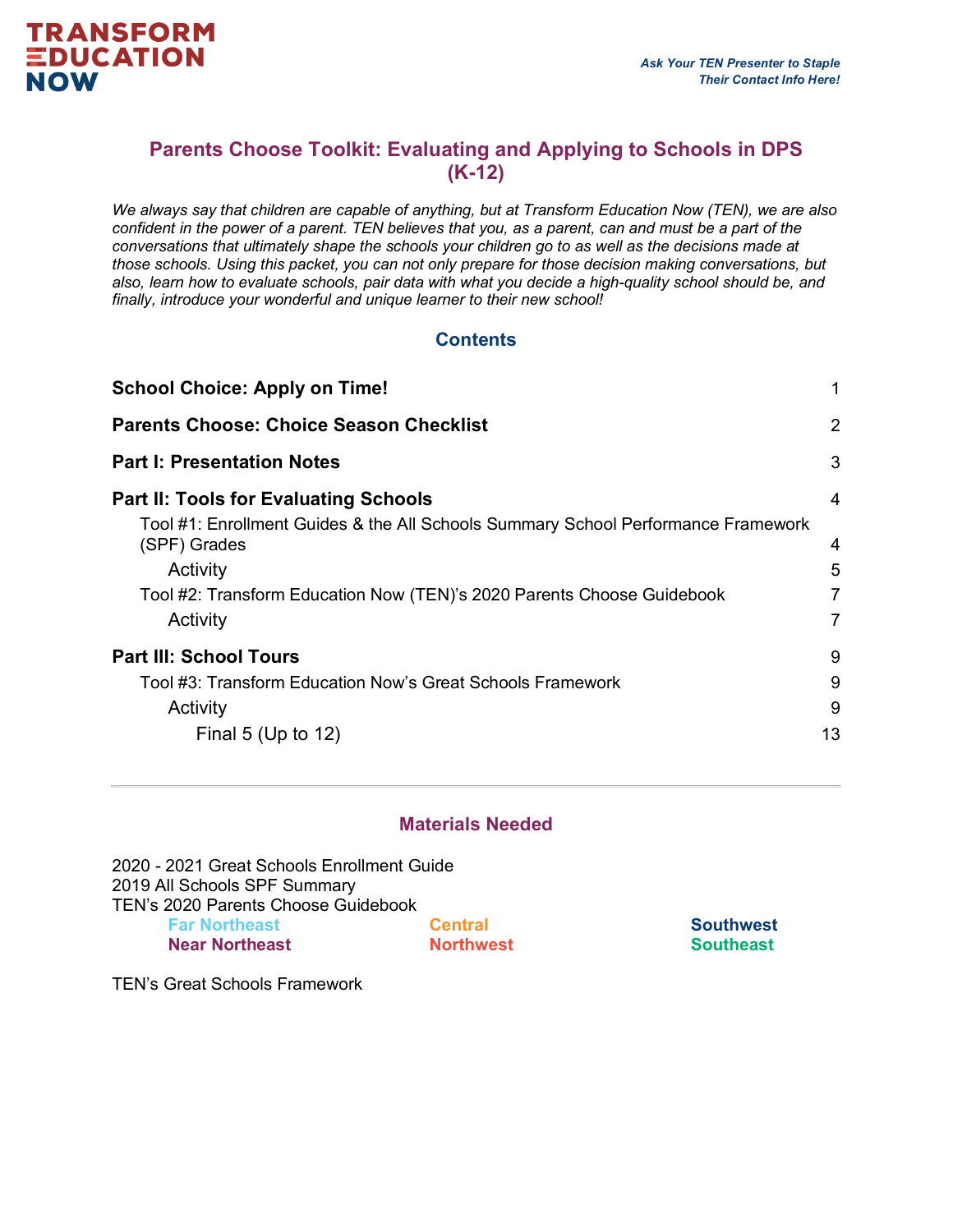## **School Choice: Apply on Time!**

Want to apply to a DPS program? **Remember these key dates and events** to help parents get it done on time!

#### **OCT. 7 - DEC. 31 SCHOOL CHOICE Though Transform Education Now (TEN)'s PPLY ON TIM** Parents Choose sessions and meetings are available year round, this is the best time to learn how to evaluate and apply to schools. Parents receive their free TEN Parents Choose **OCT. 31 - DEC. 31** Toolkit to learn and take important notes for the application process. **Complete your TEN Parents Choose Toolkit, in** order to narrow down schools options! Next, you will want to reach out to those schools for tours. **NOV. 30 - JAN. 8** DPS schools must give tours year round and Gather all of the documents you will need to parents can attend DPS's Expo week but this apply ahead of time, in case they need to be remay be the most comfortable setting to get ordered! You will need: answers to questions we can't find with data or o Proof of Address and Income enrollment guides. ○ Child's Birth Certificate, Immunization **Records and Transcripts from 9-12 (HS JAN. 15** only) **Round 1 School Choice Opens JAN. 21 - JAN. 23** Meet school leaders from each region at DPS's **School Expo week:** ○ Knowing which schools you want to visit ahead of time may help you to get the most out of the event <sup>o</sup> Each region has a different date, use DPS's website to find yours! **FEB. 18 Round 1 School Choice Closes LATE MARCH** Keep an eye an your emails and mailbox - its time for DPS to inform you about your school assignments! **EARLY APRIL** Round 2 School Choice Opens **AUGUST** ALL parents must complete registration **EVERY YEAR. Reach out to your school to find** out what the dates are and then using a bill and your child's birth certificate, complete your registration online or in person. If you used school choice to get a seat at a new school but skip registration, your child will lose this seat and have to attend their neighborhood school. **LATE AUGUST Round 2 School Choice Closes** 2019-2020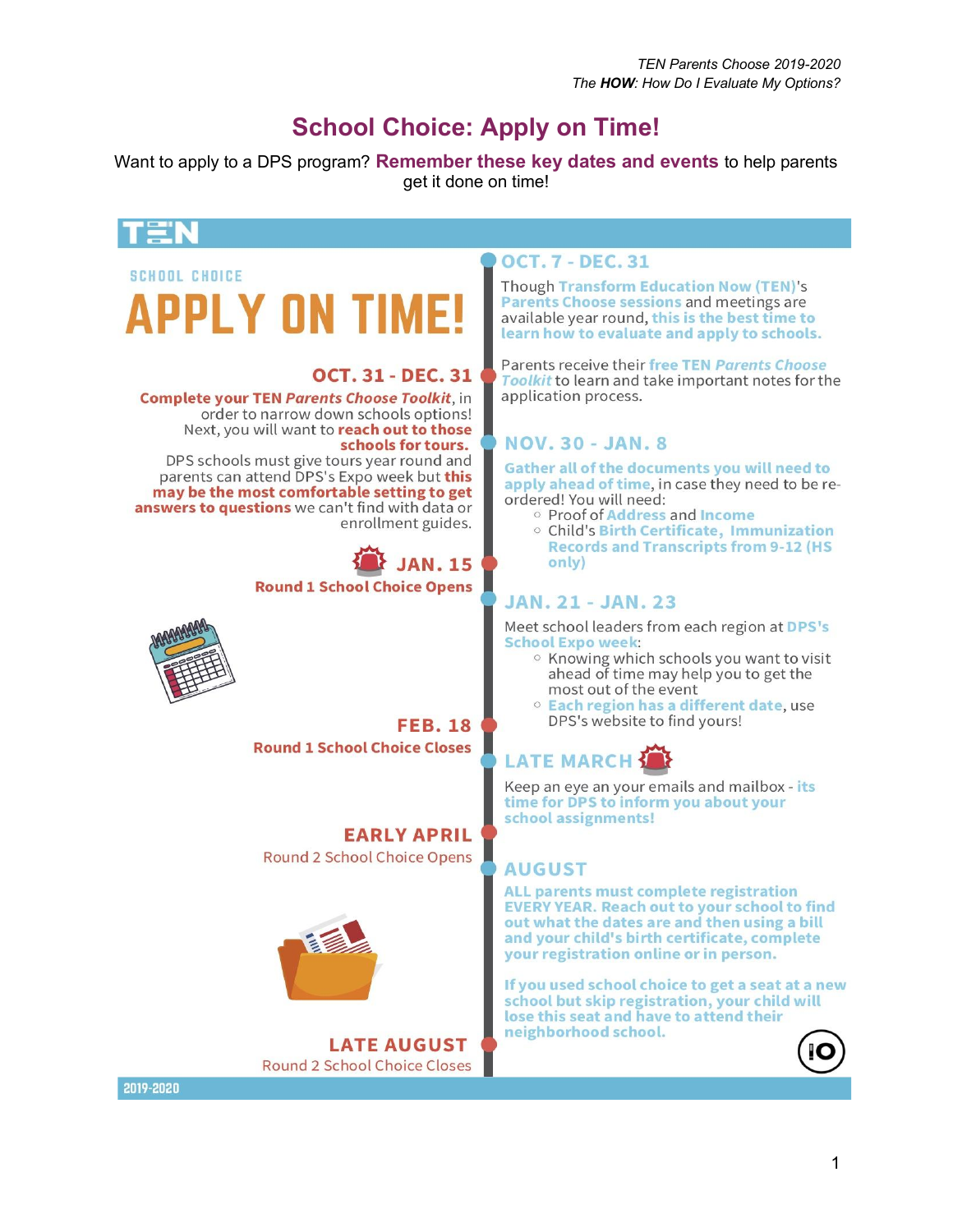## **Parents Choose: Choice Season Checklist**

*INSTRUCTIONS: Check off these important steps as you go!*

**1.** Schedule Your TEN Parents Choose Session ➔ *calendly.com/ten\_events* 

**Translation Interpretation Childcare** 

1 on 1 & Group Meetings: You Decide Where! FREE Parents Choose Toolkit

#### **2. My Child's Birthday**

My Child Turns 5 Before Oct. 1st for Kindergarten

#### **3. Gather Documents**

Proof of Address Birth Certificate from ANY Country Immunization Records

#### **4. Learn and List**

I Checked Whether I Live in an Enrollment Zone I Checked Whether I Have a Neighborhood/Boundary/Home School I Used My Toolkit to Understand How Schools are Performing

#### **5. Tour**

I Contacted All the Schools I Like for Tours I Attended DPS's Regional Expo Week I Used TEN's Great Schools Framework During Tours

#### **6. Apply on Time**

**I Applied by Feb. 18th at 4PM (DPS Schools)**

#### **7. Yearly Registration**

I Found Out My School Assignment I Contacted My School for Registration Day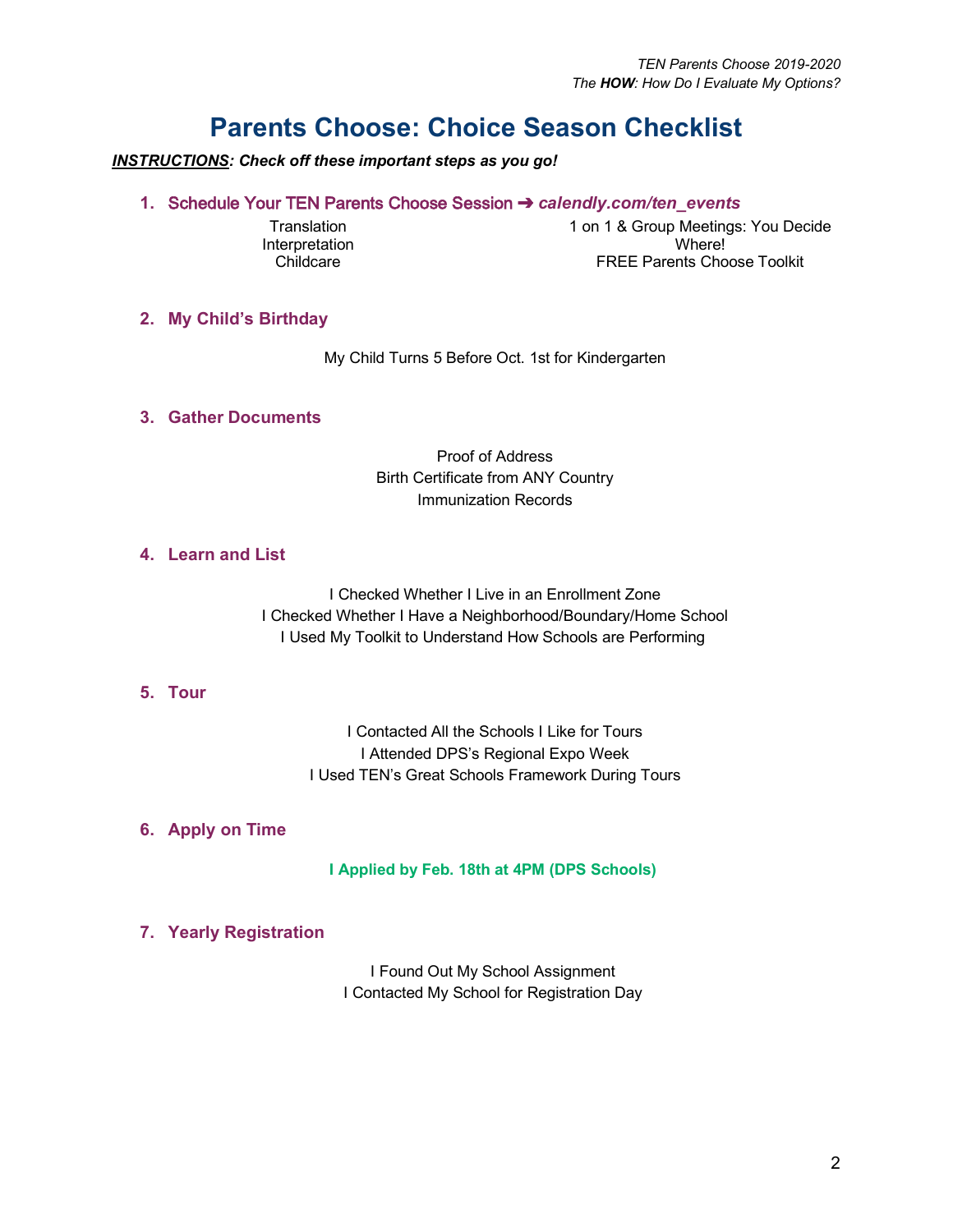## **Part I: Presentation Notes**

*INSTRUCTIONS: Gather all of the Materials Needed and follow along with the presentation to answer the following questions:* 

- 1. How can TEN help parents?
- 2. What is **school choice?**
- 3. **When should I apply to a new school using school choice?**
- 4. **Why should I apply during Round 1?**
- 5. How do I apply to a new school using school choice?
- 6. What is a **boundary/home/neighborhood school**?

| Type in your address and select a grade to look up your neighborhood school<br>and see the boundary or zone for your location. |
|--------------------------------------------------------------------------------------------------------------------------------|
| Your Address                                                                                                                   |
| Type in your address here.                                                                                                     |
| Select grade                                                                                                                   |
| <b>FIND</b><br>Select grade                                                                                                    |
| This is your neighborhood school.                                                                                              |
|                                                                                                                                |
|                                                                                                                                |

- 7. What is an **enrollment zone**? Why is this important?
	- a. Let's stop to **find out if you live in an enrollment zone.** Use your computer or cell phone to visit: https://dps.schoolmint.net/school-finder/home. Pick what grade your child is going into, and then, *slowly* type in your address - the address will eventually pop up. Once it does, click your address. **Avoid adding interests for now, so that all possible results appear.**
	- b. **Do you have a neighborhood school**? *List them here!*



- c. **Do any schools serve your enrollment zone**? *List them here!*
- 8. **What do traditional, innovation, charter, and magnet schools all have in common?**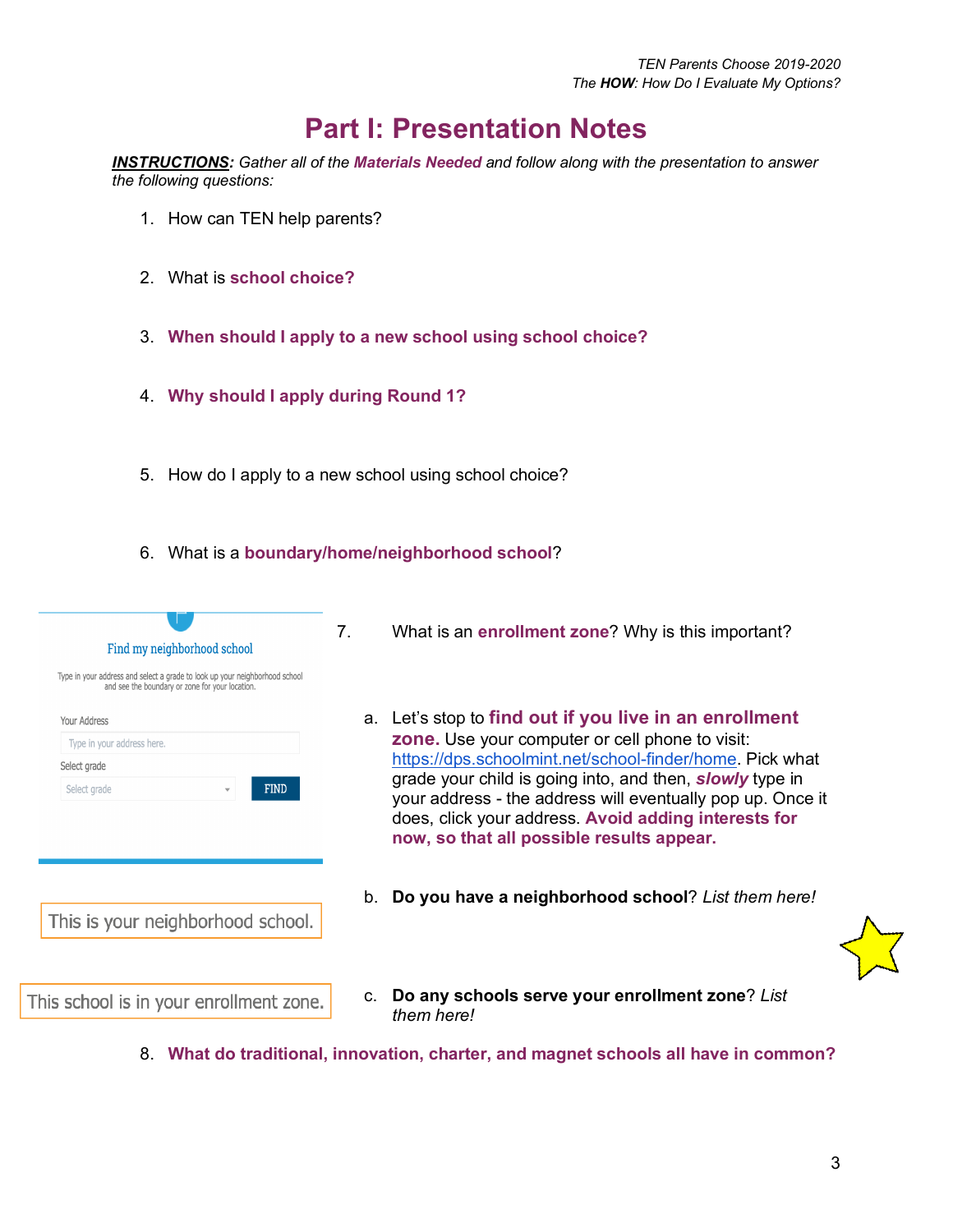- 9. What are some questions you have about what we've learned so far?
- 10. **Who at TEN should I contact if I have more questions about school choice, performance, completing/getting help with my choice application, school tours, etc.?**

**Carla Blanc -** Text/Call/Email Me with Any Questions! **Email:** carla@transformeducationnow.org **Schedule Meeting: calendly.com/ten\_events Provided for Meetings:** Translation - Interpretation - Child Care

## **Part II: Tools for Evaluating Schools**

## **Tool #1: Enrollment Guides & the All Schools Summary School Performance Framework (SPF) Grades**

**Each year, the school district prints Enrollment Guides meant for learning more about all of the schools in DPS.** There is one booklet for elementary schools, and another for middle and high schools. Use this book to find out information like:

✔ 2 of the school's **SPF scores** 

- ✔ **Before/after school programming**
- ✔ If students wear **uniforms** at the school
- ✔ **English Language Acquisition** (**ELA) services** at the school
	- ✔ **Basic transportation information**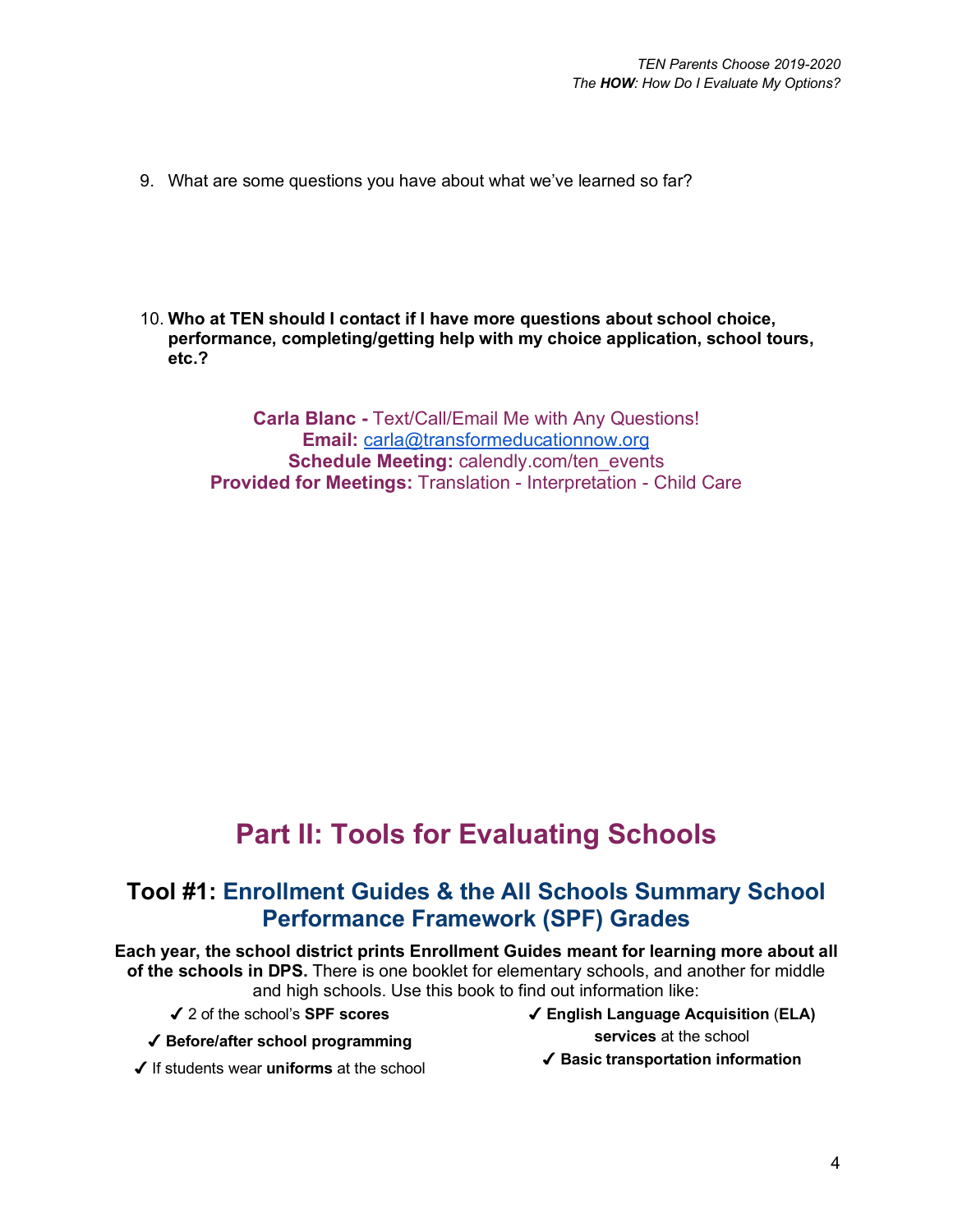You'll notice **5 COLORS FOR OVERALL**



#### and only **4 COLORS FOR GROWTH**

**Remember, these are just 2 of the MANY scores DPS schools receive.** Keep working to learn more about some of the rest!

#### **Activity**

*INSTRUCTIONS: Use your 2020-2021 Great Schools Enrollment Guide and follow along with the presentation to answer the following questions:* 

- 11. What does the **OVERALL** rating tell you about a school?
- 12. What does the **GROWTH** rating tell you about a school?
- 13. *Use this section to list all the schools in your region with a BLUE or GREEN overall rating.*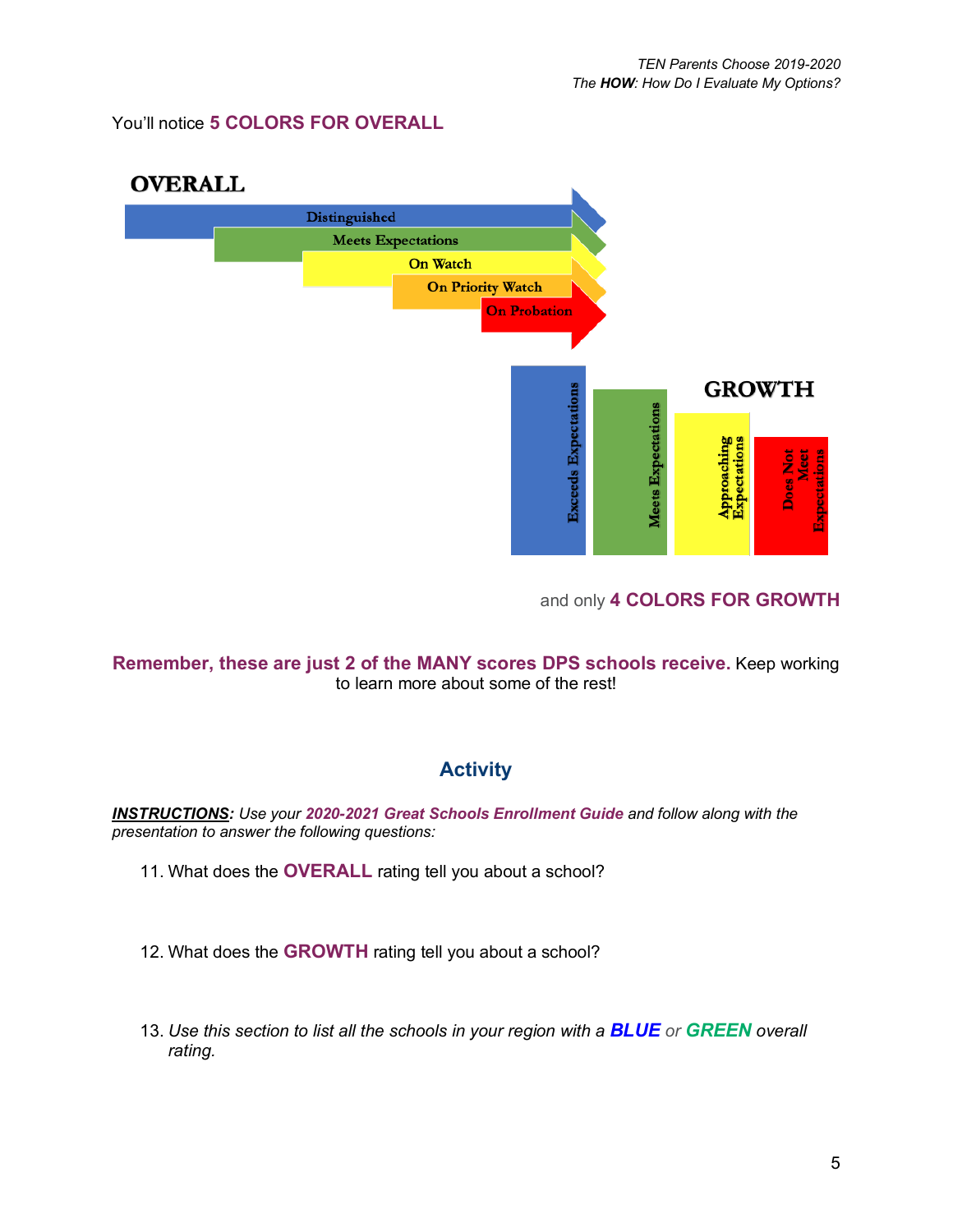

14. **What if a school has a YELLOW overall rating?**

#### **a. Where can I find a specific growth percentage?**

*INSTRUCTIONS: Use the 2018-2019 All Schools Summary, which is sorted by region, for this part of the exercise.*

- 15. If a school has a growth rating of 50%, that means children are getting 1 day worth of learning in 1 day. What if their **growth is higher than 50%?**
	- What if their **growth rating is lower than 50%?**

*Use this section to list all the schools in your region with a* **YELLOW** *overall rating and a growth rating of 50% or higher.*

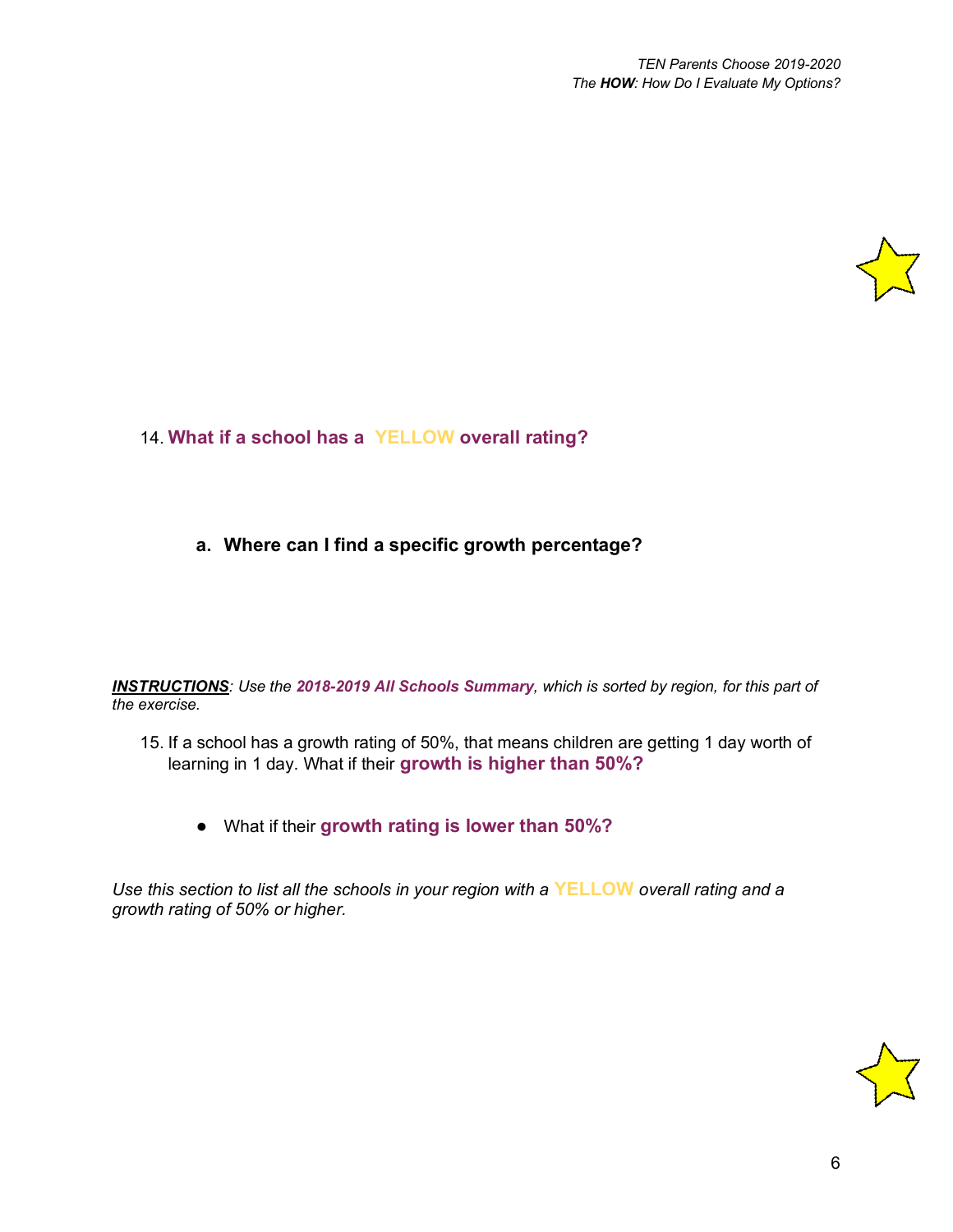16. What are some questions you have about what we've learned so far?

17. What are some questions you still have that DPS's books do not answer?

## **Tool #2: Transform Education Now (TEN)'s 2020 Parents Choose Guidebook**

**TEN believes that information about schools should not only be easy to interpret, but even easier to find.** Because of this, each year we create data sheets parents can use to learn about all of the schools across the city, including student performance, growth, enrollment, maps and more - all in one convenient package. Use this book to find out information like:

✔ **How many children attend** the schools in your region ✔ **Students performing at grade level** or *Status* ✔ **Graduation rates**

✔ **Growing/Declining test performance** or **%Change** ✔ **% of Growth/Decline by Test Subject/Type** at each school

✔ **% of Free/Reduced Lunch students** at each school ✔ **% of Students in SPED** at each school

## **Activity**

*INSTRUCTIONS: Find the section in your 2020 Parents Choose Guidebook labeled "Students Meeting Grade Level" to answer the following questions:* 

- 1. The data shown in this section is shown as **STATUS** in the SPF, and is based on various tests including ELA & Math CMAS (Grades 3-8), PSAT/SAT (Grades 9-12), and the iStation test (Grades K-3).
	- a. What does the **STATUS** rating tell you about a school?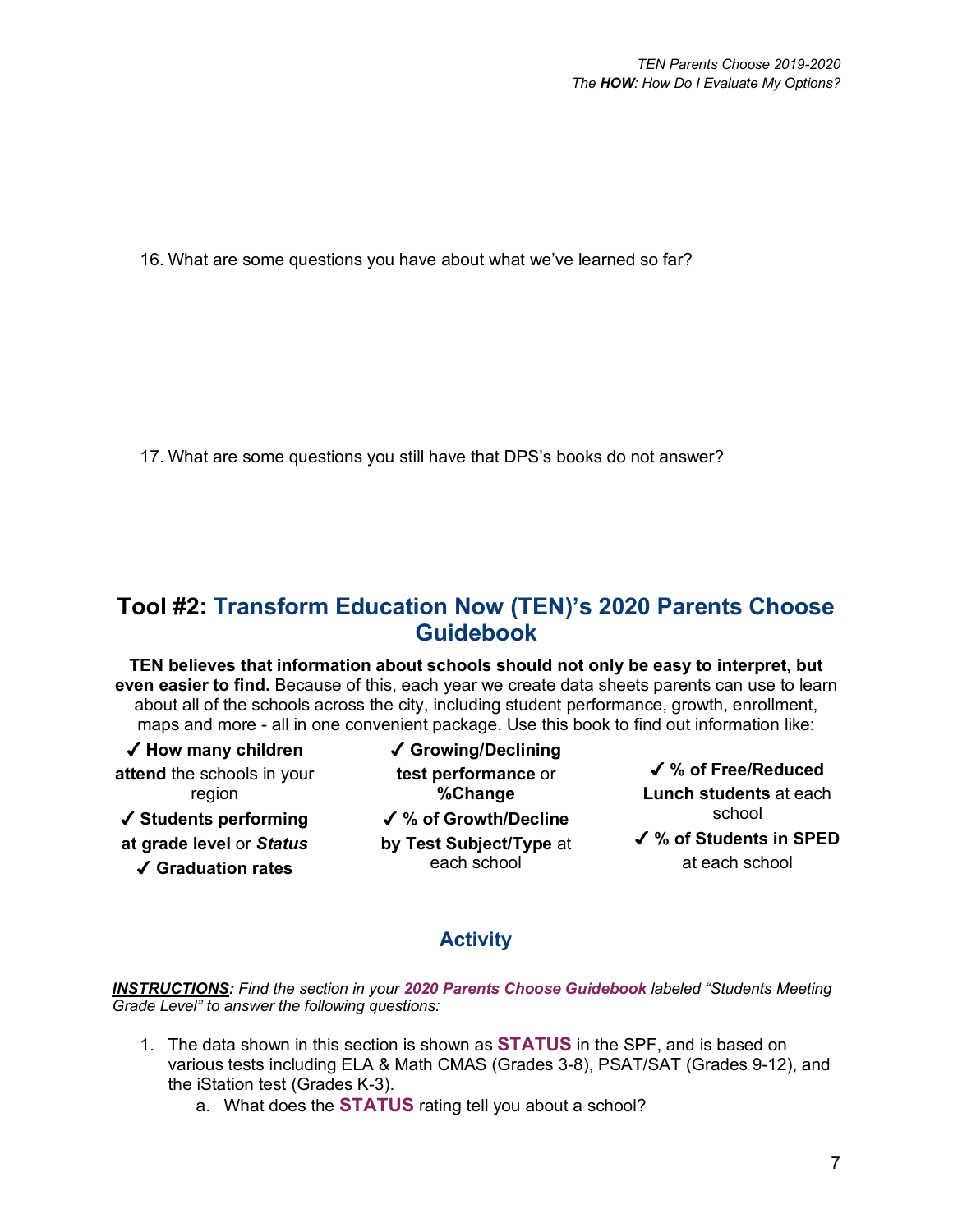- b. What does **%Change from '17/'18** tell you about a school?
- c. What does **Student Progress** tell you about a school?

*Go back to your star sections above, and use this section to list the BLUE - GREEN -* **YELLOW** *- NEIGHBORHOOD schools - and schools in your ENROLLMENT ZONE that have most of their students performing on grade level on their tests (most of the bar is green).*



2. What does it mean if most of the bar is red or yellow?

3. What are some questions you have about what we've learned with this tool?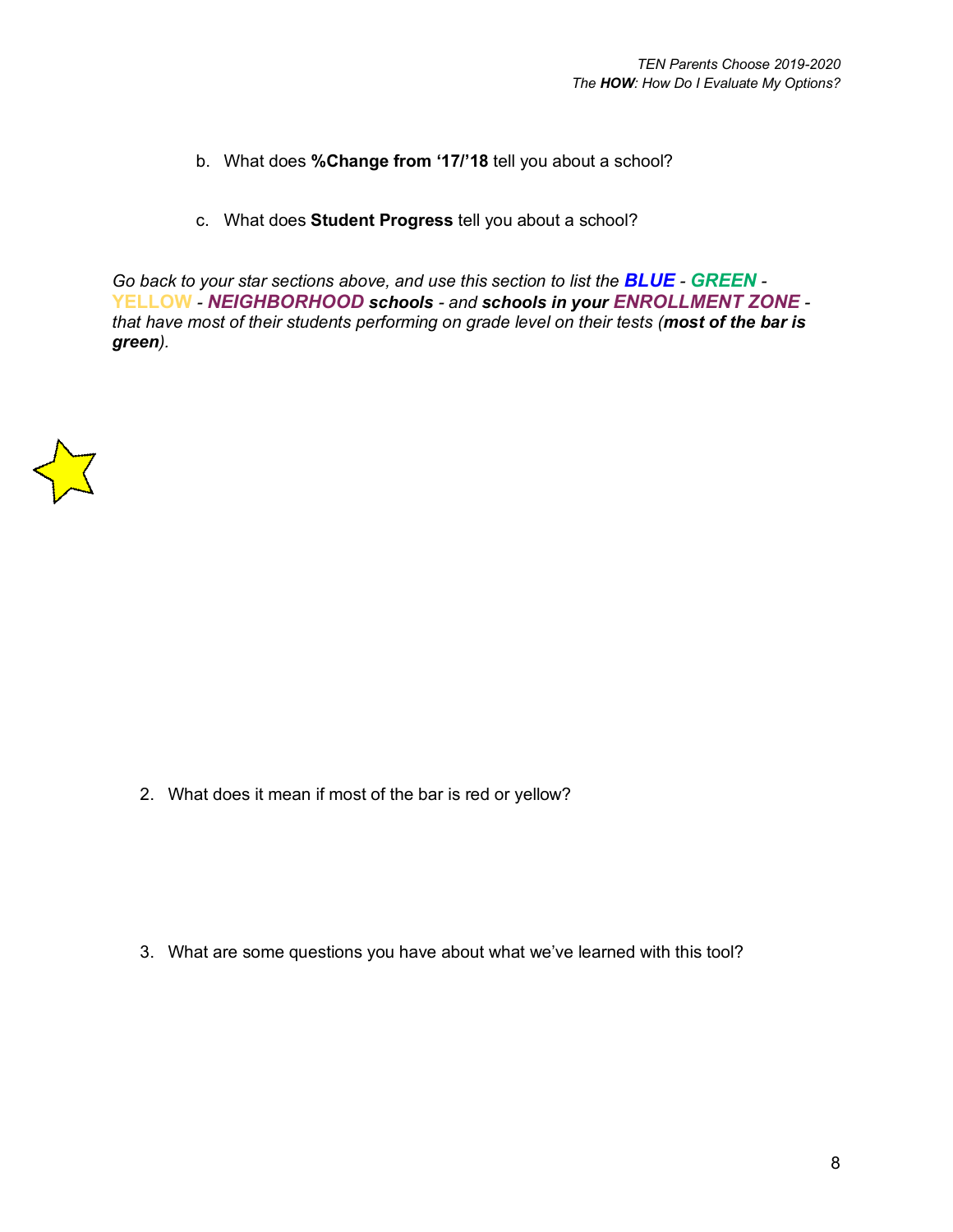4. What are some questions you still have that TEN's Parents Choose Guidebooks do not answer?

# **Part III: School Tours**

## **Tool #3: Transform Education Now's Great Schools Framework**

Through countless meetings with community leaders, educators, parents like you and many more, TEN was able to put together the **Great Schools Framework**, a rubric organized into 4 categories which parents now use to determine if their future or current school is a high-quality program. Use this tool to find out information like:

✔ **Curriculum** 

✔ Teacher/Staff/Student **Diversity**

✔ How the school supports **your child/family's language needs** ✔ **Teacher/Staff training**

✔ Additional Supports for students in SPED

## **Activity**

*INSTRUCTIONS: Use your Great Schools Framework as well as the questions you have been recording in your previous activities to ask questions during school tours and the DPS Regional Expo.*

### **Teacher - School Community**

- 1. How often does the school **give parents updates about how their child students are performing, other than during parent-teacher conferences?**
- 2. Are the teachers at your school **diverse?**
- 3. Does your school have **a plan to make sure its quality teachers stay every year**? If so, where can I find it?
- 4. **How does your school communicate with parents? Are all communications available in my language?**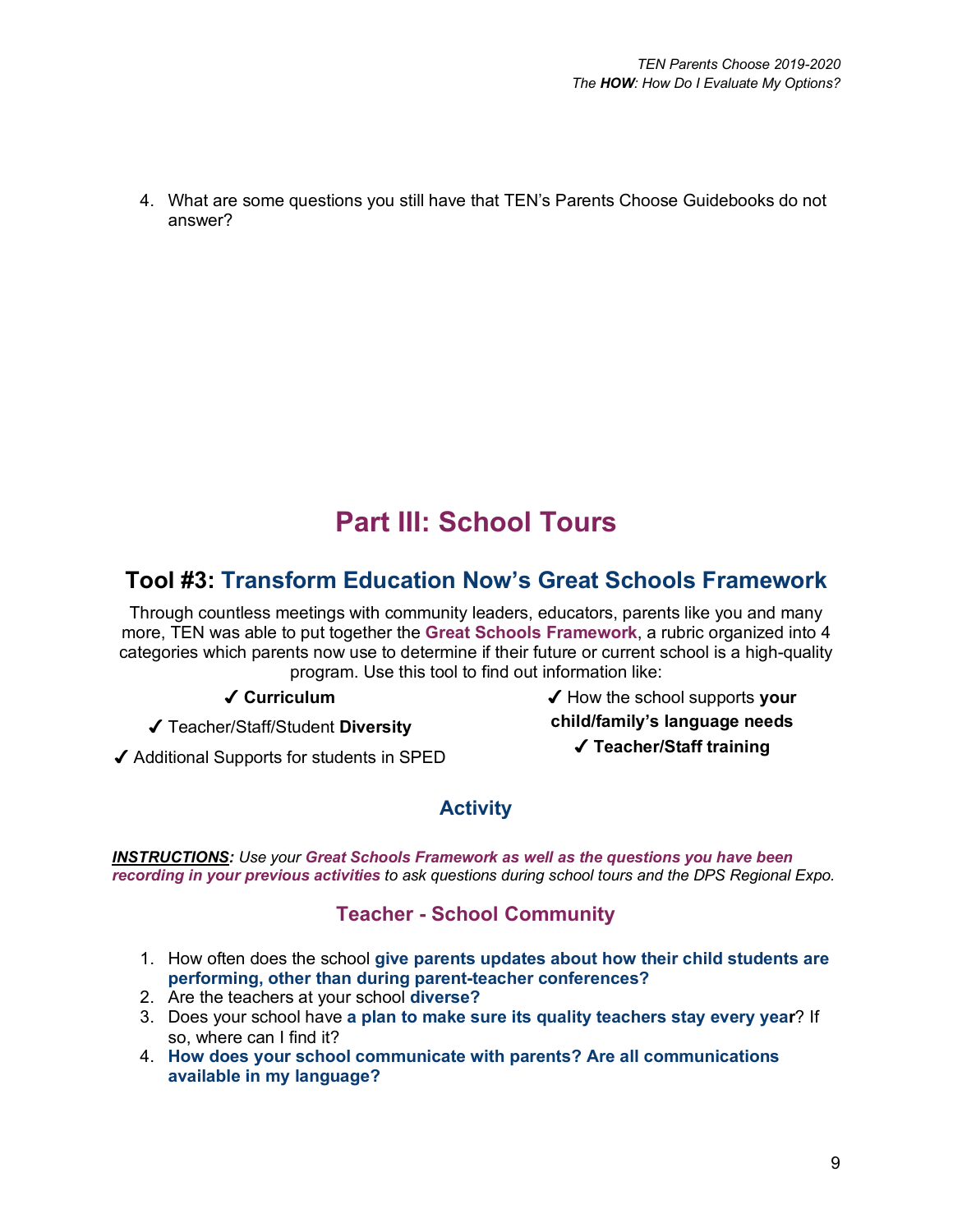5. Does your school have a **curriculum through the entire school year that is relevant to the cultures of the children in the classrooms?** Can you give me an example (ex: projects, lessons, trips) from this year?

### **School Leadership**

- 6. **Is the leadership team (ex: Principal, Vice Principal, Dean) diverse?**
- 7. How does your school collect feedback from family? **How is that feedback from families shared with all parents at the school?**
- 8. **How does your school inform families about its overall academic performance each year?**
- 9. **Are parents involved in the hiring process for school staff?** How so?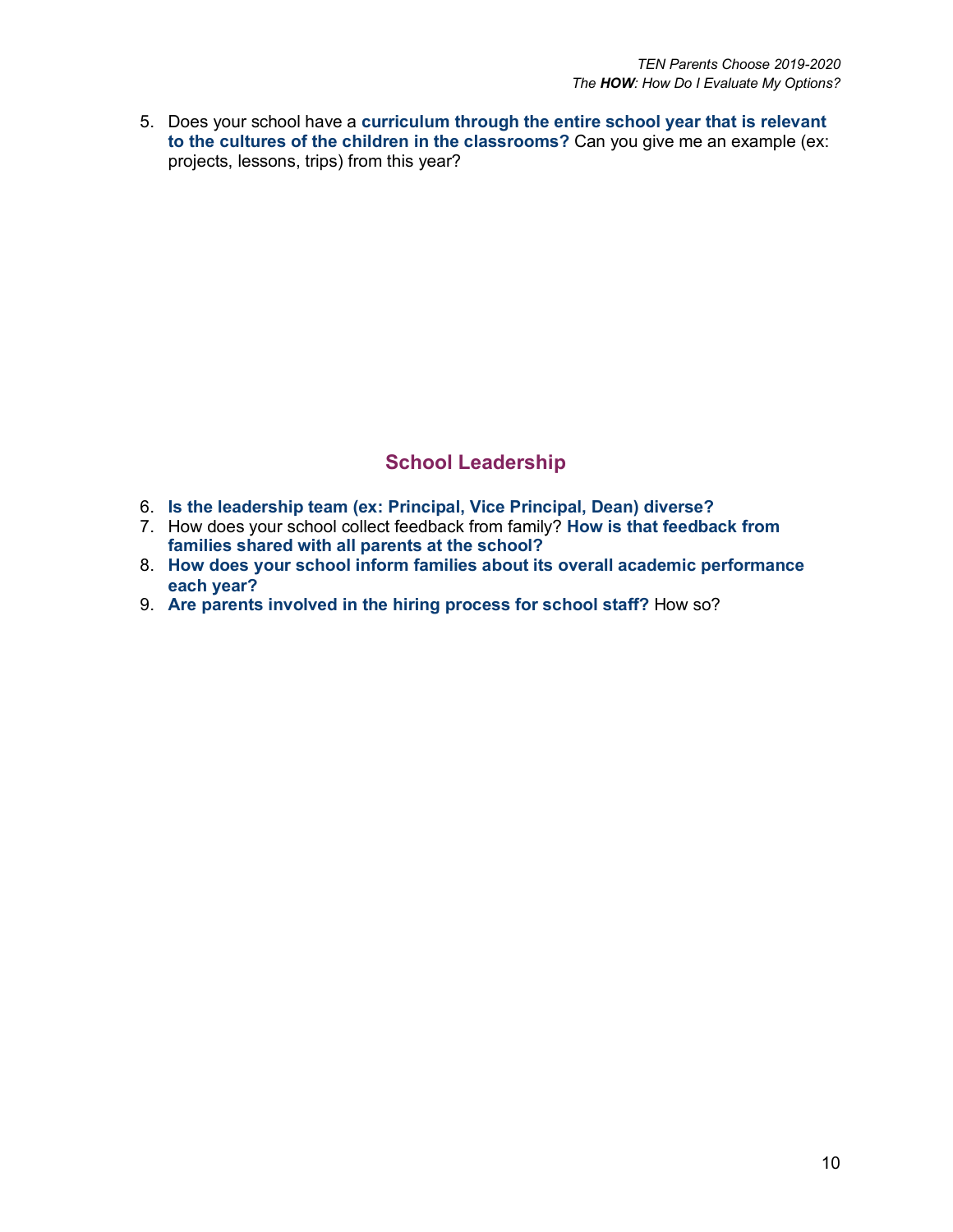### **Instruction & Program**

- 10. **Does your school have programming for ELL students? Students in Special Education? Gifted and Talented students?**
- 11. Is there **a way to track my child's progress during the school year in each of their subjects?**
- 12. Does your school **invite parents to participate in class activities**? Can you give me an example from this year?
- 13. What are some **unique program options** students have at your school?
- 14. What are **all of the school-wide tests my child will be taking? Where can I find the results?**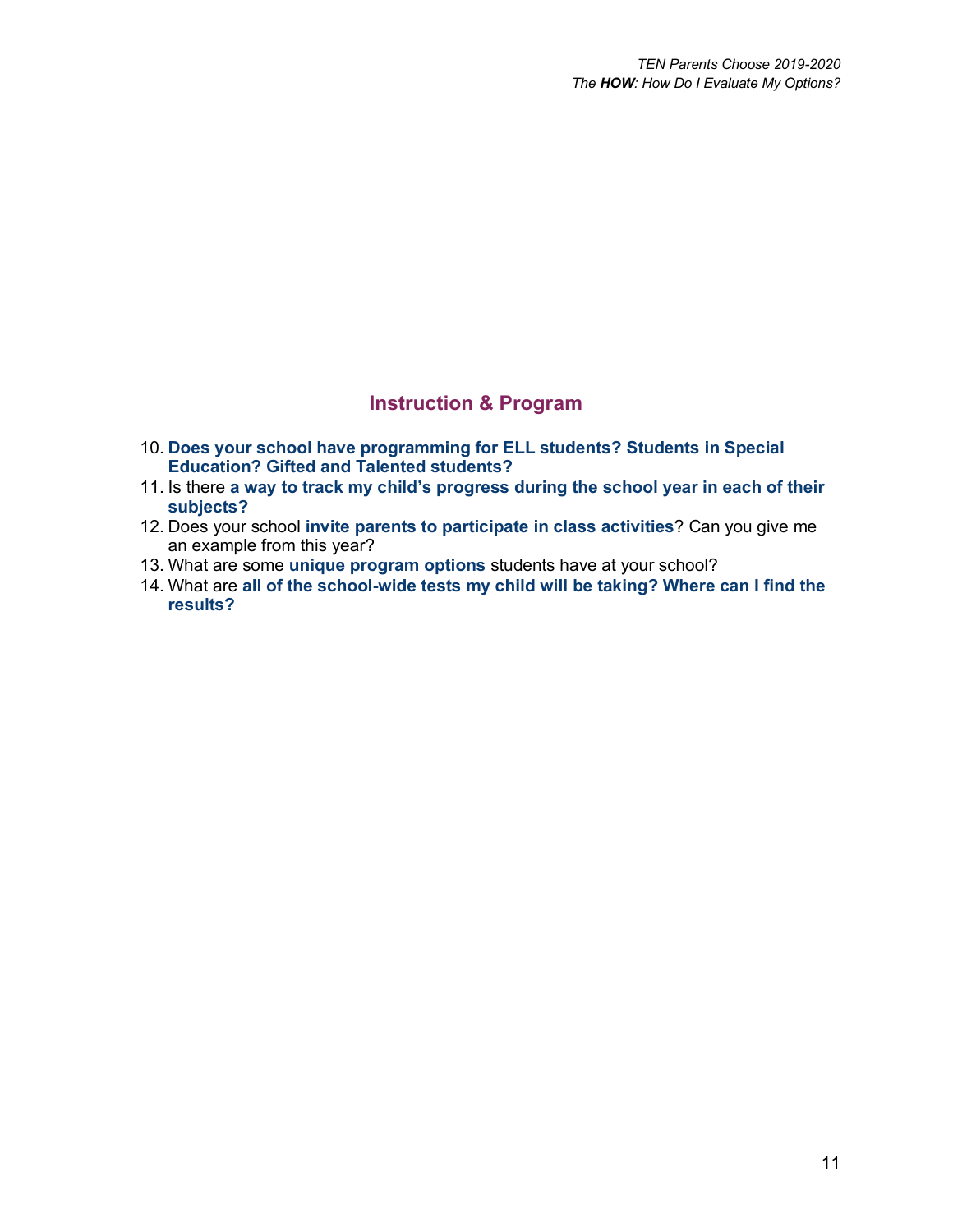### **School Culture**

- 15. Does your school have **ongoing training so that the staff addresses implicit biases? Can you give me an example from this year?**
- 16. Does your school have **ongoing training so that the staff knows how to support students from different backgrounds, races, ethnicities, etc.? Can you give me an example from this year?**
- 17. What are some different **ways parents can become leaders at your school**?
- 18. Sometimes having a safe school means having the right number of teachers and students per class - **what is the student to teacher ratio at your school?**
- 19. **How does your school manage student behavior?**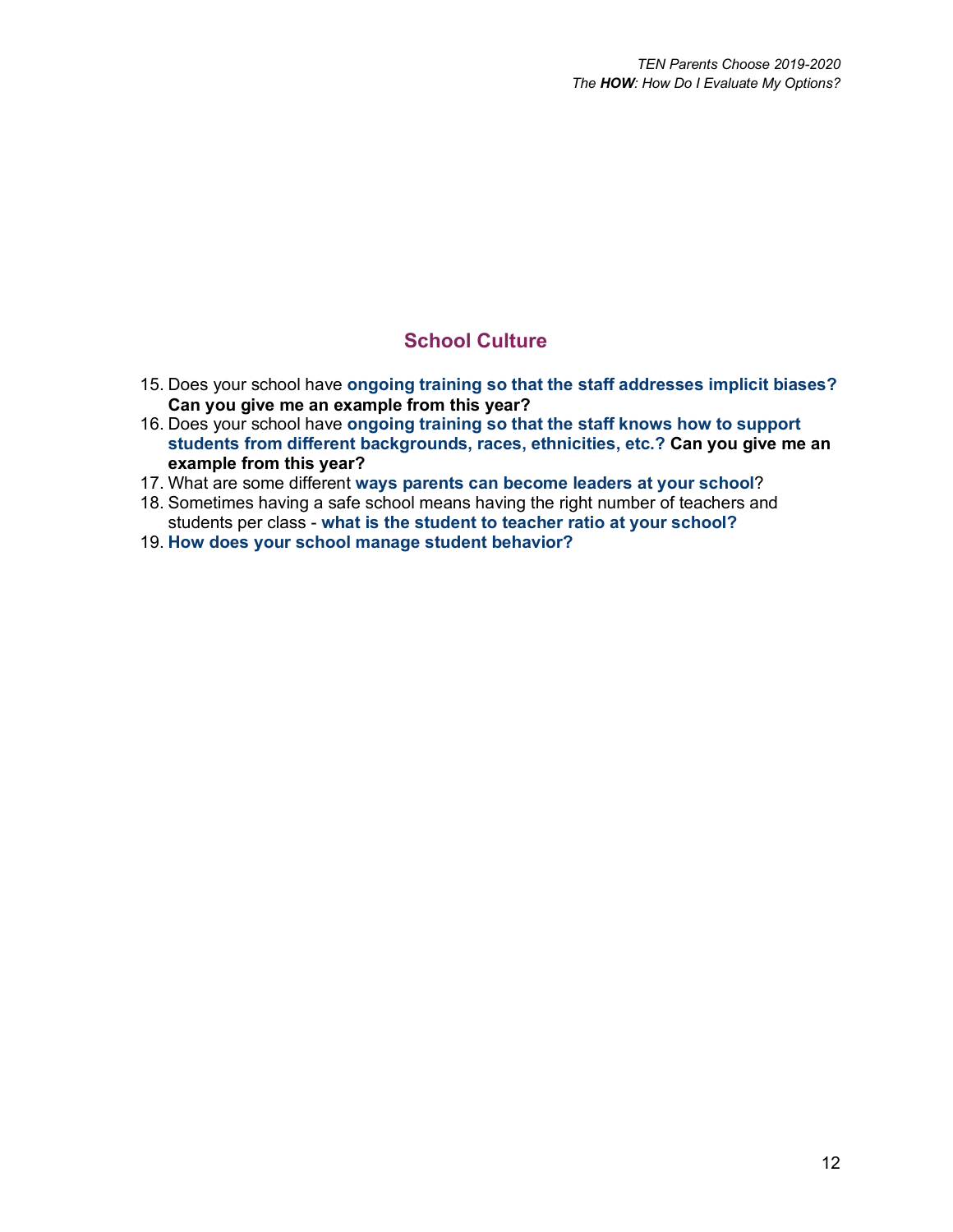### **Final 5 (Up to 12)**

*INSTRUCTIONS: Use this section to take additional notes, especially about your top 5 - remember you must choose a minimum of 5 on the application, and up to 12 total.*

★ **Option #1: \_\_\_\_\_\_\_\_\_\_\_\_\_\_\_\_\_\_\_\_\_\_\_\_\_\_\_\_\_\_\_**

★ **Option #2: \_\_\_\_\_\_\_\_\_\_\_\_\_\_\_\_\_\_\_\_\_\_\_\_\_\_\_\_\_\_\_**

★ **Option #3: \_\_\_\_\_\_\_\_\_\_\_\_\_\_\_\_\_\_\_\_\_\_\_\_\_\_\_\_\_\_\_**